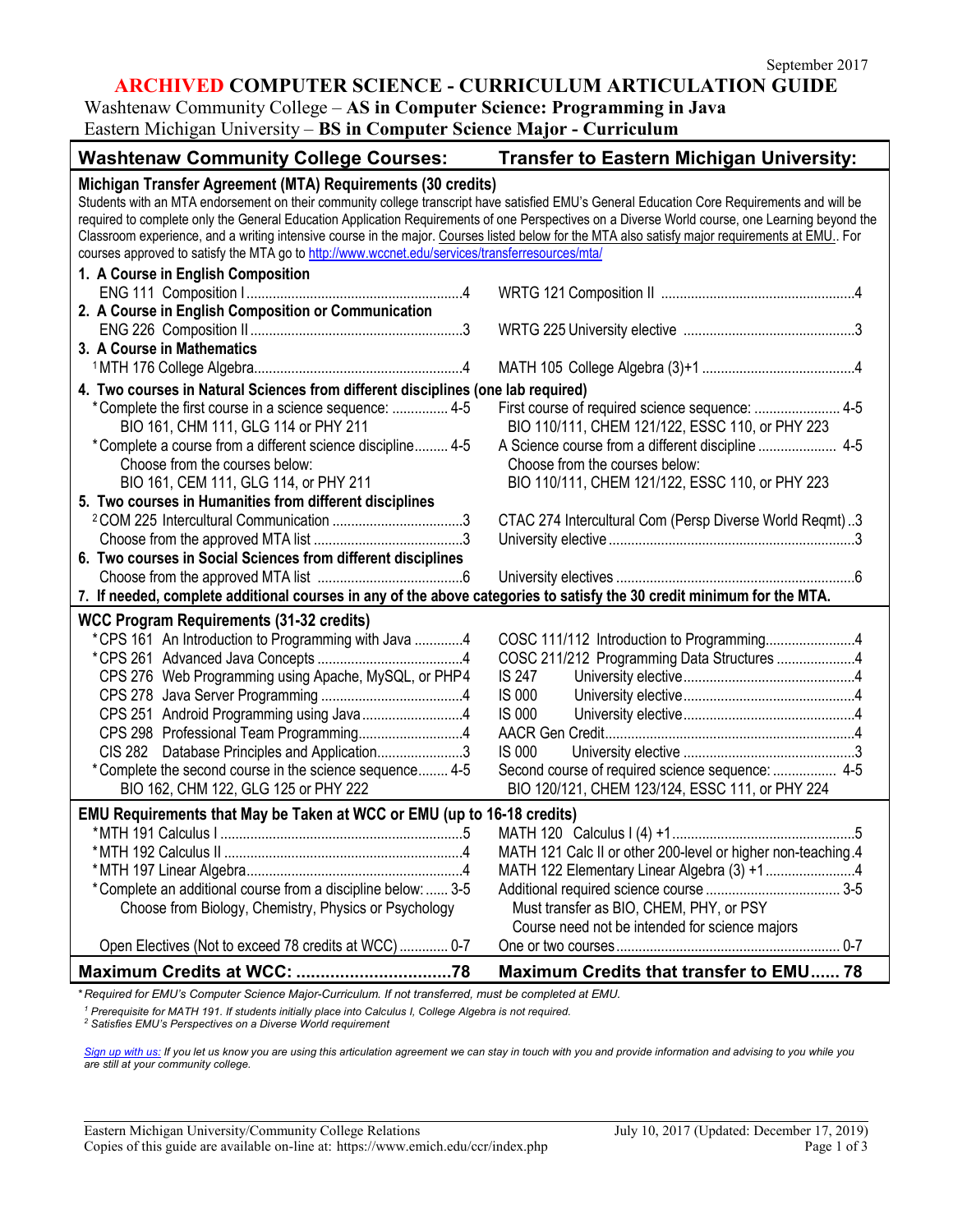# **ARCHIVED COMPUTER SCIENCE - CURRICULUM ARTICULATION GUIDE**

Washtenaw Community College – **AS in Computer Science: Programming in Java** Eastern Michigan University – **BS in Computer Science Major - Curriculum**

| <b>Completion of EMU's BS in Computer</b><br><b>Science Curriculum</b>                                                                                                                                                                                                                                                                                                                                                                                                                                                                                                                                                                                                                                                                                                                                            | Sample Sequence for completing this program:<br>Courses may not be offered every semester. Consult the<br>program advisor to develop a program of study.                                |
|-------------------------------------------------------------------------------------------------------------------------------------------------------------------------------------------------------------------------------------------------------------------------------------------------------------------------------------------------------------------------------------------------------------------------------------------------------------------------------------------------------------------------------------------------------------------------------------------------------------------------------------------------------------------------------------------------------------------------------------------------------------------------------------------------------------------|-----------------------------------------------------------------------------------------------------------------------------------------------------------------------------------------|
| <b>Major Requirements</b><br>(49-52 credits)<br><b>Mathematics Requirements (7 credits)</b><br>MATH 205 Mathematical Structures for Computer Science  4<br><b>STAT 360</b><br><b>Required Computer Science Courses (42 credits)</b><br><b>COSC 221</b><br><b>COSC 231</b><br><b>COSC 311</b><br>COSC 314<br>Computational Discrete Structures  4<br>COSC 321<br><b>COSC 341</b><br>COSC 423<br><b>COSC 439</b><br>Computing Network Principles 4<br><b>COSC 444</b><br>Foundations of Automata and Languages4<br>COSC 471<br>COSC 481W Software Engineering and Senior Project4<br><b>LBC Requirement</b><br>$(0-3 \text{ credits})$<br>Students must complete one Learning Beyond the Classroom<br>course or noncredit experience offered by EMU. Consult<br>undergraduate catalog or major advisor for options. | <b>Fall Semester</b><br>$(10-13 \text{ credits})$<br><b>Winter Semester</b><br>(12 credits)<br><b>Fall Semester</b><br>$(15 \text{ credits})$<br><b>Winter Semester</b><br>(12 credits) |

*\* A minimum of 124 credits is required to graduate. If sufficient credits are not transferred, additional credits will be required at EMU to satisfy the 124 credit minimum.*